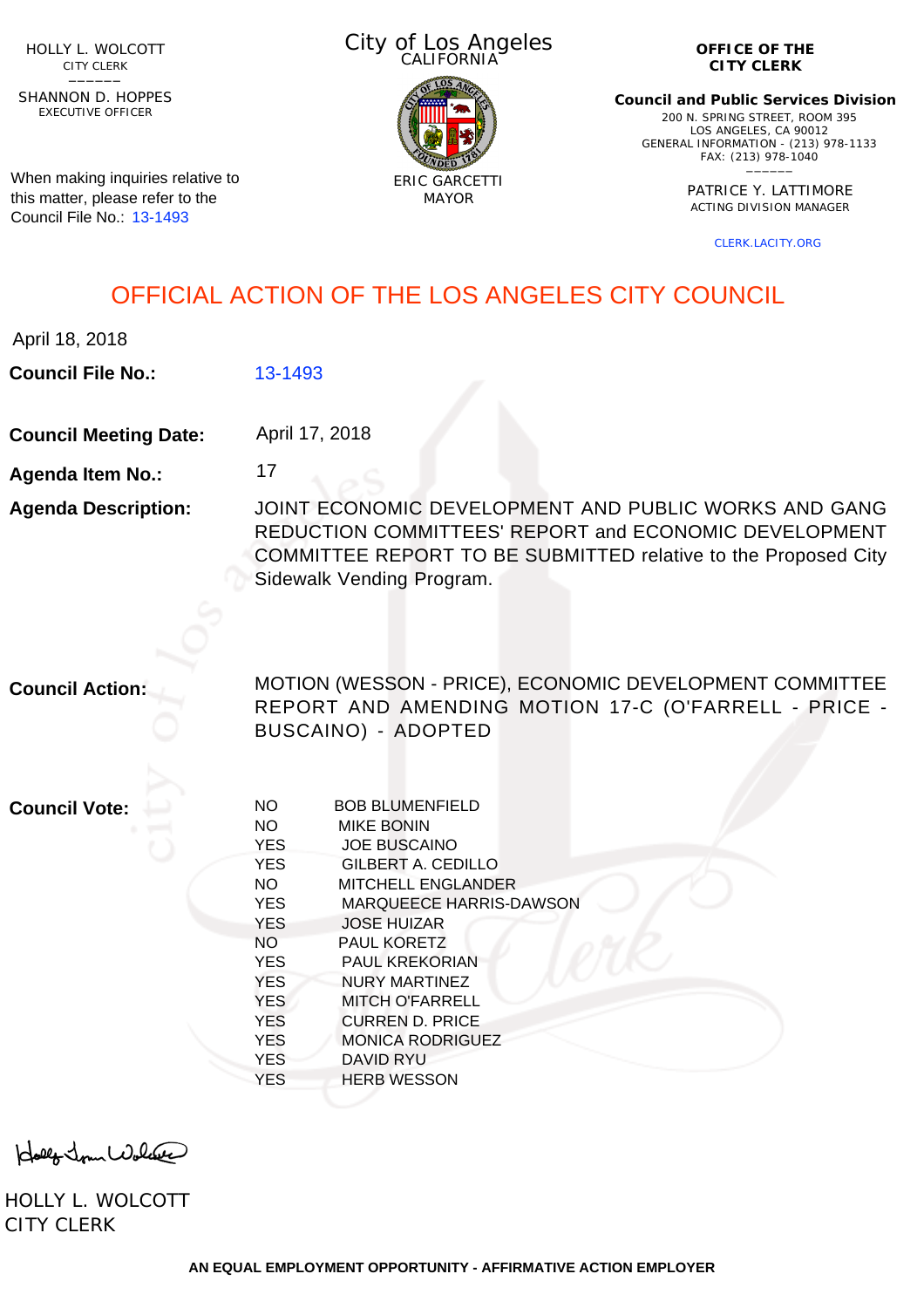#### **MOTION**

<sup>I</sup> HEREBY MOVE that Council ADOPT the Economic Development Committee (EDO) report from the EDO meeting of April 16, 2018 relative to the proposed City Sidewalk Vending Program as amended by Motion 17C.

PRESENTED BY

HERB J. WESSON, Jr. Councilmember, 10<sup>th</sup> District

SECONDED BY

CURREN D. PRICE, Jr. Councilmember, 9<sup>th</sup> District

April 17, 2018

CF 13-1493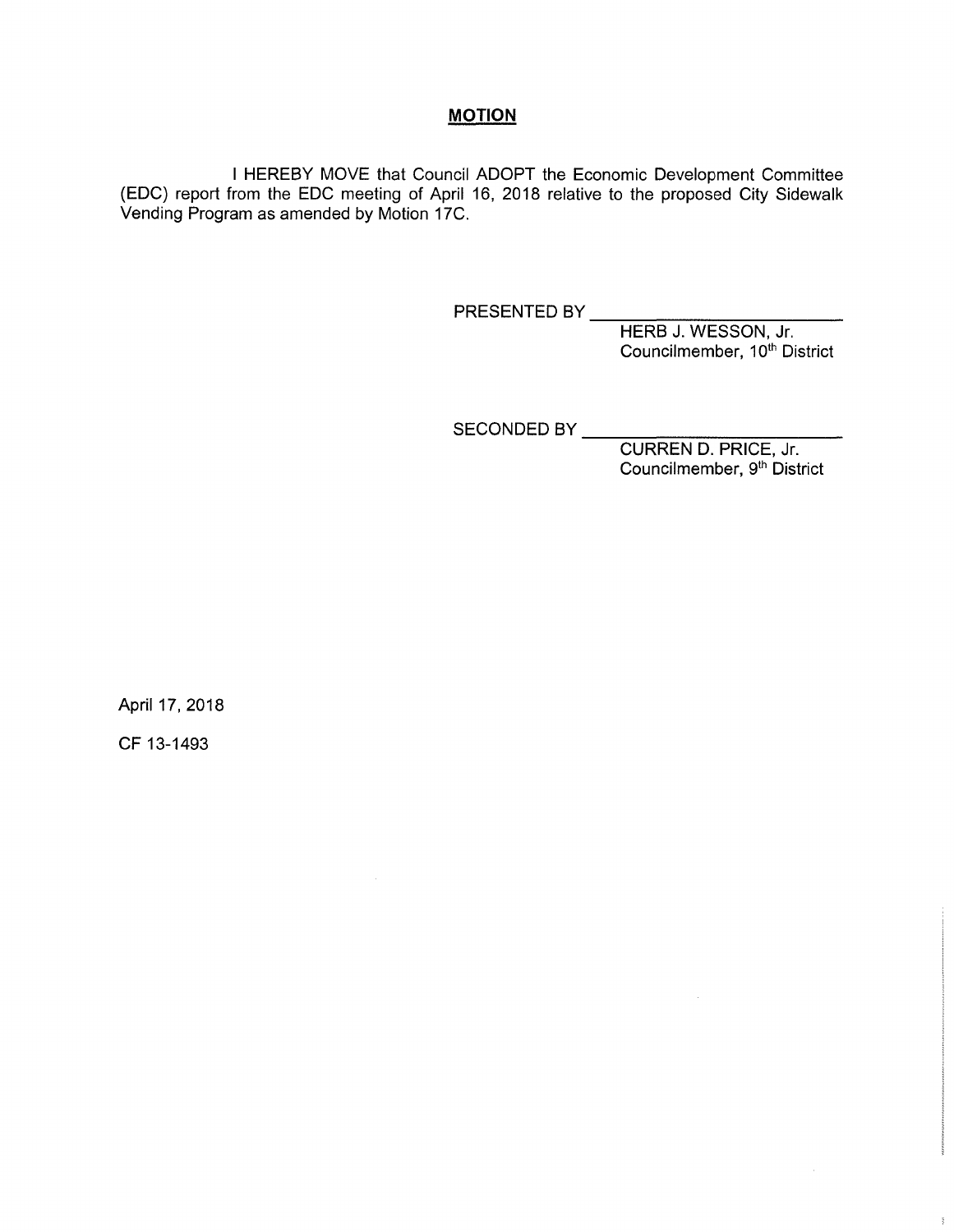## **ITEM No. 17** *-C*

# **M T I** *O* **N**

I MOVE that the matter of the Joint Economic Development and Public Works and Gang Reduction Committees' Report and Economic Development Committee Report relative to the Proposed City Sidewalk Vending Program, Item No. 17 on today's Council Agenda (CF 13-1493), BE AMENDED to instruct that the fee study and budget plan also include recommendation(s) for full cost recovery and otherwise full budgeting to cover the City's costs for confiscation and storage of property related to this program.

PRESENTED BY:

**\** MITCH O'FARRELL Councilman, 13<sup>th</sup> District Is fe **«** *m %* 'CAtf-aSM **r** d.<br>Dina SECONDED BY: *\*

April 17, 2018ak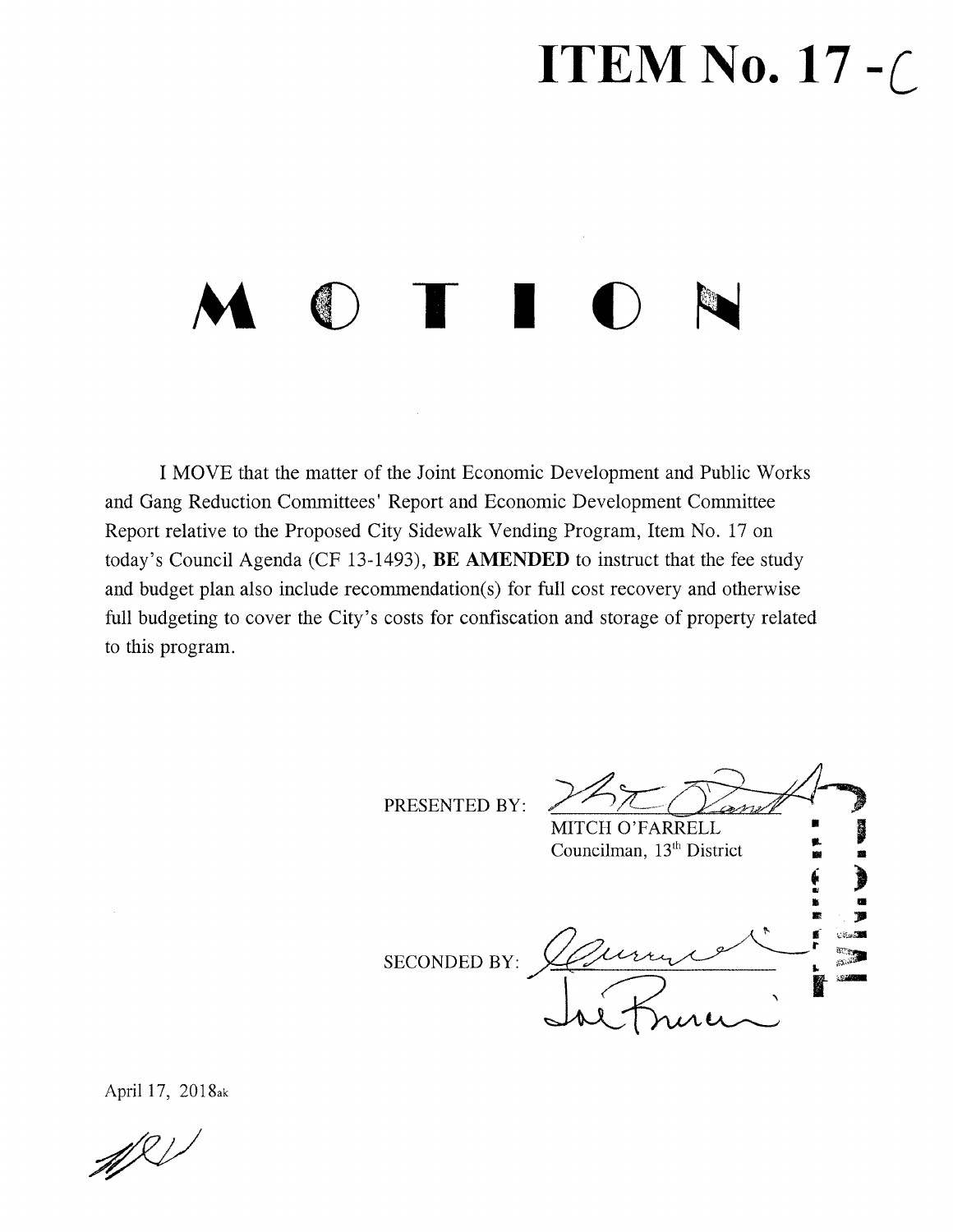ECONOMIC DEVELOPMENT COMMITTEE REPORT relative to the proposed City Sidewalk Vending Program.

Recommendations for Council action:

- 1. APPROVE the following from the Proposed Sidewalk Vending Regulations, as outlined in Attachment 3 of the November 3, 2017 Chief Legislative Analyst (CLA) report:
	- a. General Program provisions A, C-J and L-T.
	- b. Responsibilities of the Sidewalk Vending Coordinator A-C, E-I, J (a, b, c), and K.
	- c. Client Application Requirements, with the addition of "h. route for mobile carts, and photos or sketch of location for stationary carts" and "i. liability insurance."
	- d. Operating Requirements A-G, I, J with the addition of "Universal Studios," K-R.
	- e. Placement Requirements A, B, C, and D 1-7, 12-14, 17, 18.
	- f. Monitoring and Compliance with the addition of "suspension of permit if selling illegal and/or counterfeit goods."
- 2. REQUEST the City Attorney to prepare and present an Ordinance:
	- a. Establishing a Sidewalk Vending Program as approved by Council
	- b. Creating a special fund for the deposit and expenditure of permit fees and collected fines.
	- c. Containing an Urgency Clause.
- 3. INSTRUCT the CLA, with the assistance of the City Attorney and Bureau of Engineering, to work with each Council Office to determine expansion, restriction or prohibition of sidewalk vending in each respective Council District, based on legitimate health and safety concerns, as outlined in Attachment 2 of the November 3, 2017 CLA report, as well as a location requested by the Los Angeles Police Department (LAPD) or Los Angeles Fire Department, and report to Council with a list of areas that should be considered for special vending districts or no vending.
- 4. INSTRUCT the CLA, with the assistance of City Attorney and Department of Public Works (DPW), to establish a process by which adjacent property owners can be notified of a potential vending permit, including an appeals process, similar to the City's sidewalk dining (R-permit) and above ground facility permit processes.
- 5. INSTRUCT the City Administrative Officer (CAO), with the assistance of the CLA, Economic and Workforce Development Department (EWDD) and Bureau of Street Services (BSS), to report with a fee study and budget plan, including staffing requirements,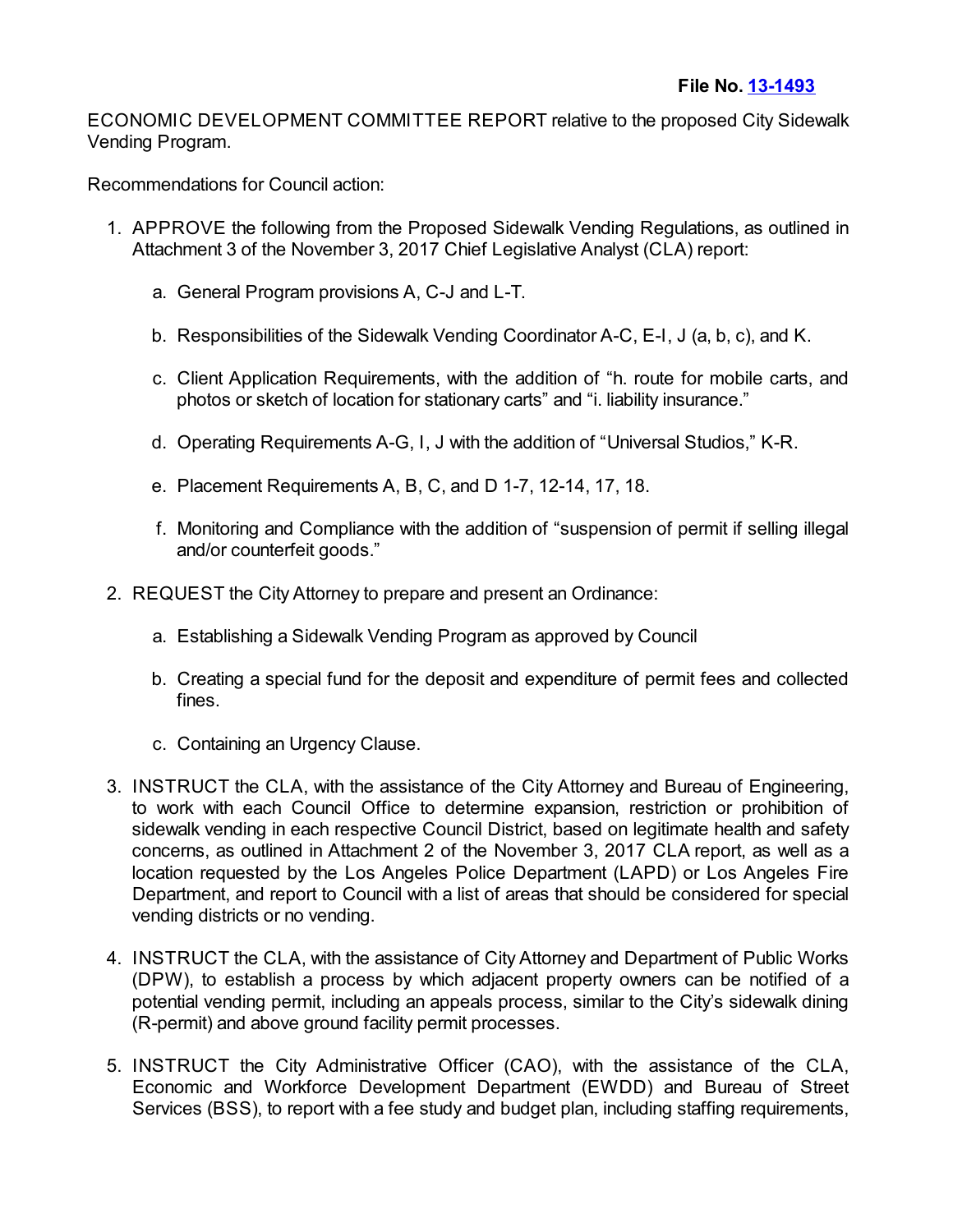for implementation and enforcement of the Proposed Sidewalk Vending Program, including initial start up costs and a plan for enforcement funding at the level described in Table 2, Page 4 of Attachment 2 of the November 3, 2017 CLA report, with the goal of full cost recovery that factors in revenue from gross receipts and permit fees generated by the program.

- 6. INSTRUCT the CLA and CAO, with the assistance of the City Attorney, to examine license pricing based on cost per square foot of nearby commercial space.
- 7. INSTRUCT the City Clerk, with assistance of City Attorney, to report with options to facilitate the collection of fees from permitted sidewalk vendors who locate within a Business Improvement District (BID), with said fees to go toward the BID's operating costs.
- 8. INSTRUCT the CLA, with assistance of the EWDD and the Department of Recreation and Parks, and any other departments as necessary, to draft a Request for Proposals (RFP) to solicit service providers to operate the Proposed Sidewalk Vending Program, as approved by Council, including community outreach, application assistance, legal counsel and expungement services.
- 9. REQUEST the City Attorney, with assistance of the CLA and EWDD, to establish a formal partnership with the Los Angeles County Public Health Department (LACDPH) through a Memorandum of Agreement specifying the conditions and provisions, including shared space, resources, plan check inspectors and staff.
- 10. REQUEST the City Attorney, with assistance of the CLA, DPW, and LAPD to report to Council on enforcement protocols, including confiscation, for sidewalk vending.
- 11. INSTRUCT the EWDD, with assistance of the CLA, and any other departments as needed, to report to Council with:
	- a. Creation of a fact sheet, in multiple languages, that indicates the requirements for vending.
	- b. Options to provide incentives for the sale of healthy food, including reduced permit fees.
	- c. Explore the concept of sidewalk vending business cooperatives as a future business model.
	- d. Establish a recycling component to safely dispose of unwanted carts.
	- e. The feasibility of partnering with a manufacturer to produce carts that have already been approved by the LACDPH.
- 12. INSTRUCT the EWDD, BSS, and CLA, in consultation with the Information Technology Agency (ITA) and the Office of Finance, to develop an online system for vendor registration, issuance of certificates of operation and mobile site for enforcement officers that shows registered locations and permit holders.